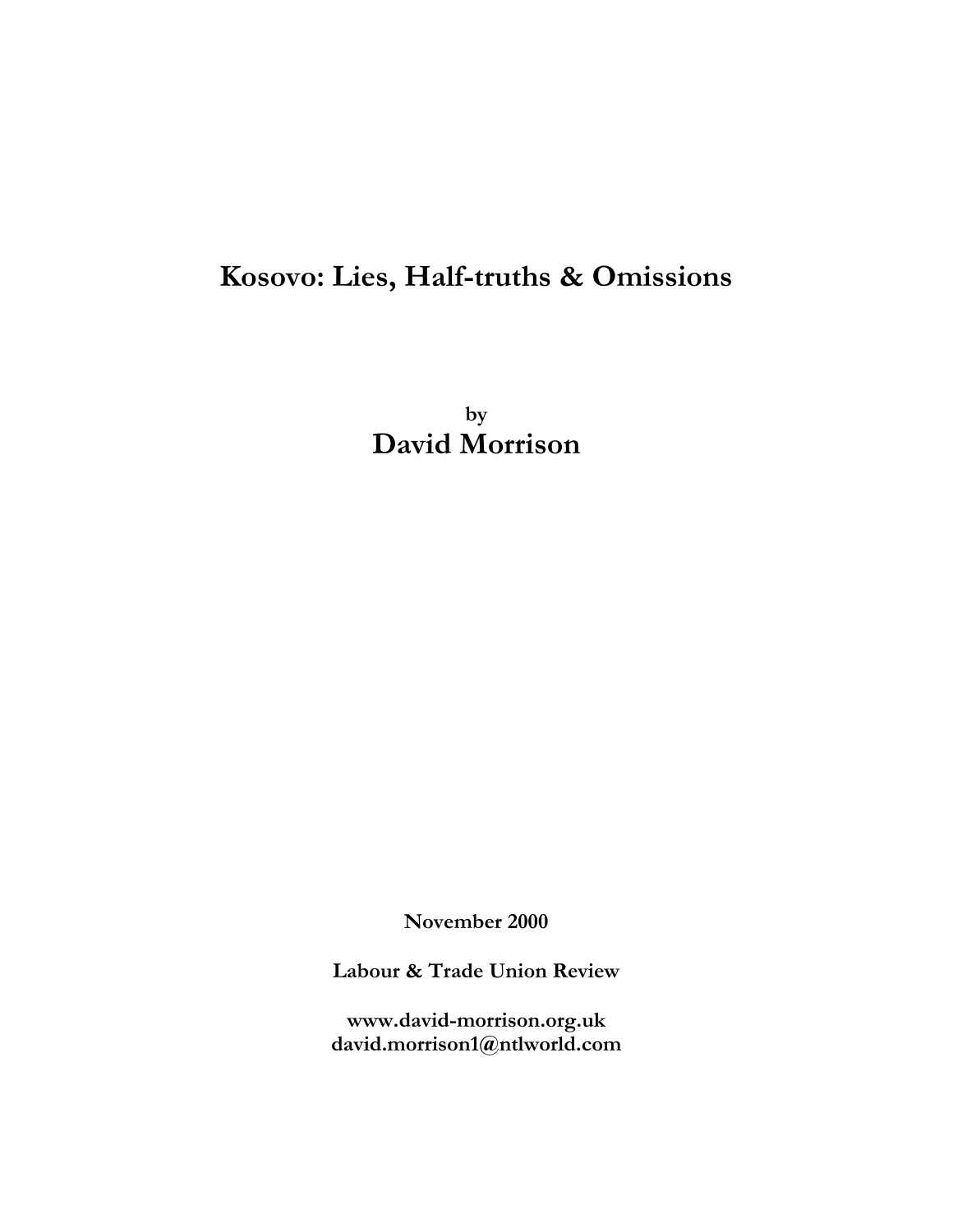# **Kosovo: Lies, Half-truths & Omissions**

The official justification for the NATO bombing Yugoslavia in March 1999 was

"to avert an impending humanitarian catastrophe by disrupting the violent attacks currently being carried out by the Yugoslav security forces against the Kosovar Albanians, and to limit their ability to conduct such repression in future" **[\[1\]](http://www.publications.parliament.uk/pa/cm199899/cmhansrd/vo990325/debtext/90325-33.htm)** 

to quote Defence Secretary George Robertson in the House of Commons on 25 March 1999 the day after the bombing began.

In reality, what was going on in Kosovo at the time was a military campaign waged by the Kosovo Liberation Army (KLA) to separate the overwhelmingly Albanian Kosovo from Yugoslavia and Yugoslav military action to suppress that campaign. And the deaths as a consequence of KLA military action were on a par with those as a consequence of Yugoslav military reaction. We have that on the authority of no less a person than George Robertson, who told the House of Commons Defence Select Committee the previous day (24 March 1999) that

"up until Racak [15-16 January 1999] the KLA were responsible for more deaths in Kosovo than the Yugoslav authorities had been"**[\[2\]](http://www.parliament.the-stationery-office.co.uk/pa/cm199899/cmselect/cmdfence/39/9032403.htm)**

It was never obvious how bombing Belgrade would inhibit the action of Yugoslav forces on the ground in Kosovo. It didn't. A few days later, with hundreds of thousands of Albanians streaming out of Kosovo, it was obvious that far from averting a humanitarian catastrophe NATO had provoked one. NATO then changed its war aims, claiming that the purpose of the bombing was to return to their homes the Kosovo Albanian refugees, most of whom were in their homes when the bombing began.

# **The official story …**

"I think it is fair to say that Milosevic honoured the commitment which he had made to General Clark and myself on 25 October 1998. He withdrew the forces and he withdrew the police. There may have been some difference as to whether there were 200 or 400 policemen more or less but that really does not matter. More or less he honoured the commitment. Then the UJK or KLA filled the void the withdrawn Serb forces had left and they escalated. I have stated this in the NATO Council in October and November repeatedly. In most cases, the escalation came from the Kosovar side, not from the Serb side."

Those are the words of General Klaus Naumann, Chairman of the NATO Military Committee before and during the conflict in Kosovo. He was giving evidence to the House of Commons Defence Select Committee on 7 June 2000 as part of its inquiry entitled *Lessons of Kosovo* **[\[3\]](http://www.parliament.the-stationery-office.co.uk/pa/cm199900/cmselect/cmdfence/347/0060702.htm)**.

General Naumann was commenting on events on the ground in Kosovo after the agreement between US envoy Richard Holbrooke and Slobodan Milosevic on 12 October 1998, which provided for a ceasefire in Kosovo. Following on from this, on 25 October 1998, Naumann and Wesley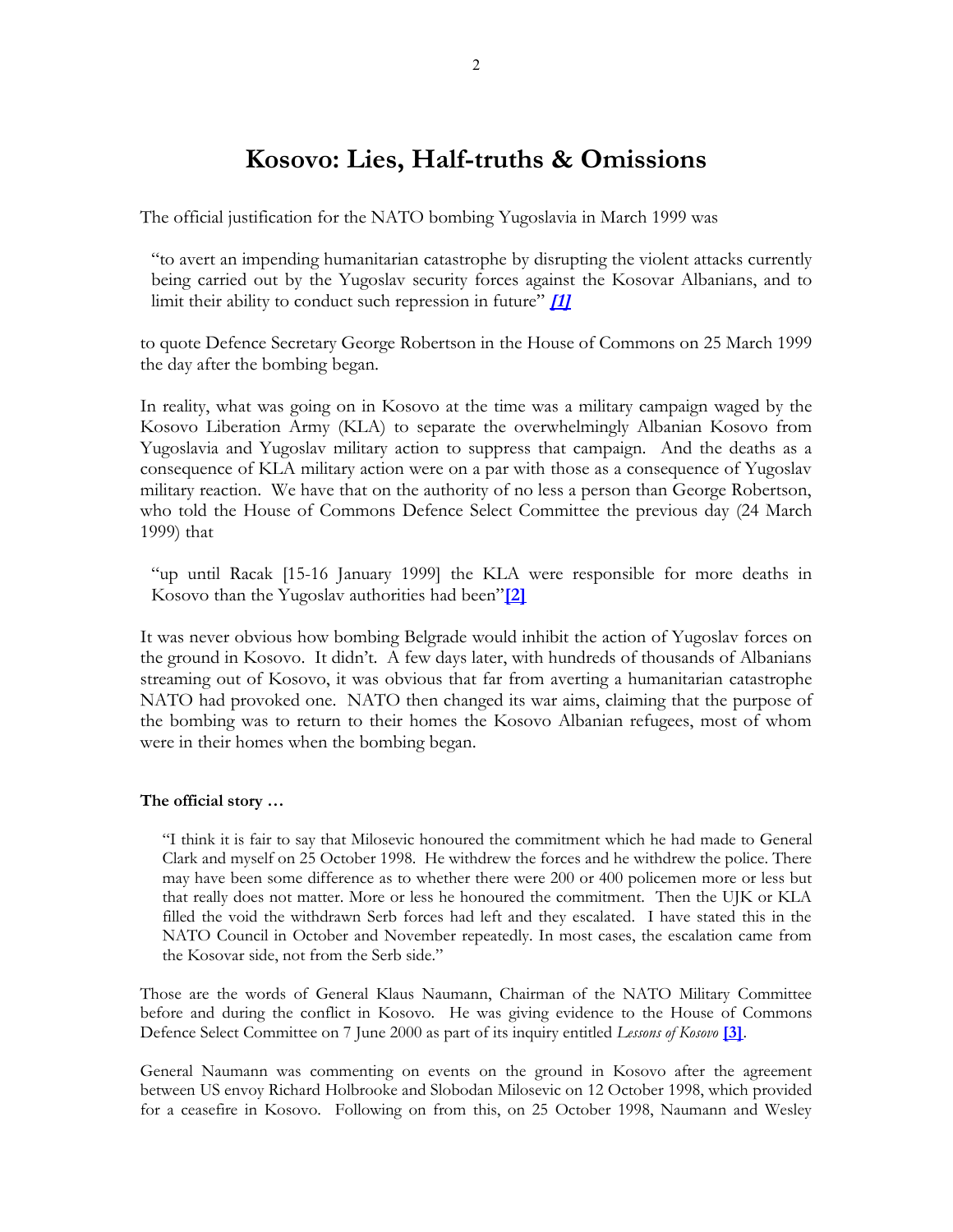Clark, the NATO Supreme Commander, made an agreement with Milosevic to reduce the Yugoslav forces in Kosovo to pre-war (that is, pre-March 1998) levels. Naumann is referring to that agreement in his remarks to the Defence Select Committee.

It is the West's contention that Milosevic failed to keep his side of the Holbrooke agreement: that he did not reduce his force levels as agreed (or if he did he soon increased them again) and that his forces continued to engage in arbitrary, unprovoked, slaughter of Albanian civilians in the period from October 1998 to January 1999, culminating in the alleged massacre of 45 Albanian civilians at Racak on 15-16 January 1999.

Driven by humanitarian concern for Albanian civilians, the West was forced to act, first to summon Yugoslavia to a conference at Rambouillet in late January and, when Milosevic refused to accept the reasonable terms offered there, to start bombing Yugoslavia on 24 March 1999. The West's war aims were entirely humanitarian. So the story goes.

In the words of Defence Secretary George Robertson in the House of Commons on the day after the bombing of Yugoslavia began, the West's war aims were:

"to avert an impending humanitarian catastrophe by disrupting the violent attacks currently being carried out by the Yugoslav security forces against the Kosovar Albanians, and to limit their ability to conduct such repression in future" **[\[1\]](http://www.publications.parliament.uk/pa/cm199899/cmhansrd/vo990325/debtext/90325-33.htm)**.

It was never obvious how bombing Belgrade would inhibit the action of Yugoslav forces on the ground in Kosovo. It didn't. A few days later with hundreds of thousands of Albanians streaming out of Kosovo it was obvious that far from averting a humanitarian catastrophe NATO had provoked one. NATO then changed its war aims, claiming that the purpose of the bombing was to return to their homes the Kosovo Albanian refugees, most of whom were in their homes when the bombing began.

#### **The humanitarian excuse**

The bombing of Yugoslavia was carried out without the sanction of the UN Security Council. In those circumstances it was essential that the humanitarian excuse be credible in the eyes of the world. That depended crucially on how events on the ground in Kosovo could be presented to the world in the period after the Holbrooke agreement was signed in October 1998.

There is now ample evidence that the picture presented by the West to justify the war was false. The crucial fact, stated by General Naumann above, that the KLA took advantage of the withdrawal of Yugoslav forces in fulfilment of the Holbrooke agreement in order to prosecute their military campaign, was suppressed at the time. The full extent of this was first revealed in a BBC programme made by Alan Little entitled *Moral Combat: NATO at War* broadcast on 12 March 2000 (transcript here **[\[4\]](http://news.bbc.co.uk/hi/english/static/events/panorama/transcripts/transcript_12_03_00.txt)**), where a variety of witnesses, including KLA witnesses, confirmed that it happened all over Kosovo.

Not only was this crucial fact missing from the West's account, but also in late 1998 and early 1999 the picture given was one of arbitrary, largely unprovoked, Yugoslav slaughter of Albanian civilians. The KLA activity to which the Yugoslav forces were responding was barely mentioned. One event, the alleged massacre of 45 Albanian civilians by Yugoslav forces at Racak on 15-16 January 1999, gave credence to that and provided the West with the excuse for summoning Yugoslavia (and the KLA) to Rambouillet. But what actually happened at Racak may not be quite as presented by the West. The BBC programme said of the events at Racak: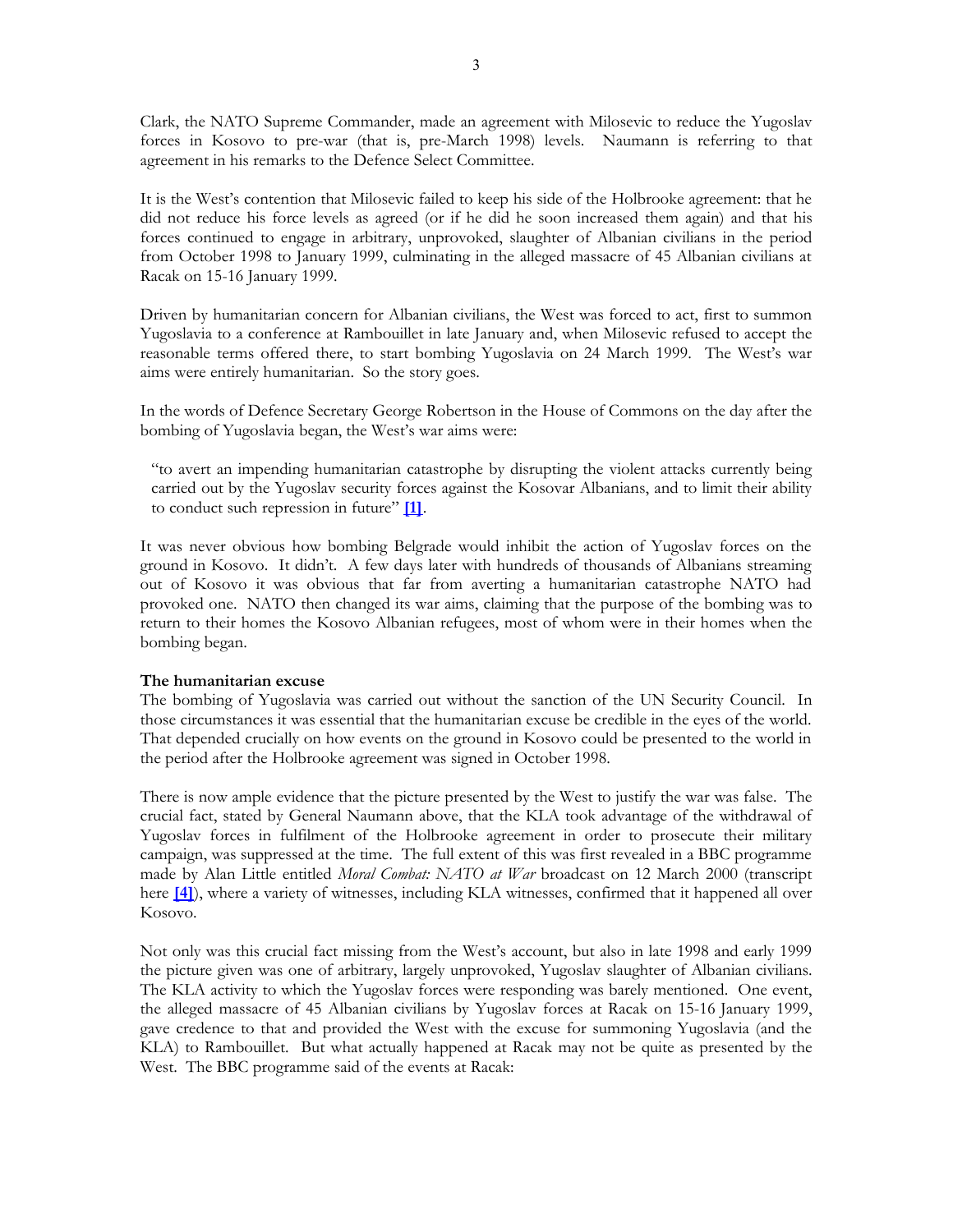"Even now, more than a year on, important questions about what happened here remain unanswered".

The very least that can be said about it is that it was carefully presented so as to justify subsequent NATO actions.

But, aside from Racak, what is remarkable is that in early 1999 up 24 March 1999, when NATO bombing commenced, there were very few incidents of Albanian civilians being arbitrarily killed by Yugoslav forces. There were deaths arising from fighting between the KLA and Yugoslav forces (on both sides) and sporadic inter-ethnic killing but there were few attested incidents of Albanian civilians being arbitrarily killed by Yugoslav forces prior to the NATO bombing.

(All this is on the record in contemporary reports by the OSCE monitors who were on the ground in Kosovo until their withdrawal on 20 March 1999. These were available on the OSCE web site and most of them are available on the UN web site as addenda to Kofi Annan's reports to the UN Security Council on Kosovo in the period November 1998 to March 1999. Information gathered by OSCE monitors in this period is also available in its report *Kosovo/Kosova: As Seen, As Told* **[\[5\]](http://www.osce.org/publications/odihr/1999/11/17755_506_en.pdf)***,* published in December 1999.)

## **The break-up of Yugoslavia**

A popular separatist movement in Kosovo presented the West with a difficult problem because acceding to it would conflict with the strict rule the West applied to the break up of Yugoslavia. That was that the boundaries of the successor states had to conform precisely to the boundaries of the republics of the former Yugoslavia. Never mind that (apart from Slovenia) these republics were ethnically diverse and therefore unlikely to be politically stable within their existing boundaries and with their existing ethnic mixes. The inevitable result of insisting that the successor states must be the administrative units of the former Yugoslavia was ethnic cleansing on a large scale.

In Croatia political stability has been achieved by driving out large number of Serbs, perhaps as many as 300,000 (this feat was achieved by Croatian forces armed and trained by the US at a time when there was supposed to be an international embargo on arms entering the territory of the former Yugoslavia).

Bosnia, with its three minorities, none of which was strong enough to drive out the other two, was a very unlikely independent state. And now after widespread ethnic conflict and population movement it exists as two hostile sub-states (one Serb and one Muslim/Croat) held together under a UN protectorate.

If the West acceded to the separation of Kosovo, or any part of it, from the Yugoslav Republic of Serbia, then the golden rule was broken. And if that part of Serbia with an overwhelming Albanian majority is allowed to cede, there is no justification for insisting that the part of Bosnia with an overwhelming Serbian majority (Republika Srpska) remain part of Bosnia. That would not be the end of it, of course. Republika Srpska would most likely join up with the Serbia proper creating a Greater Serbia, a concept which is anathema to the West. Likewise, an independent Kosovo would probably not long remain separate from Albania, with destabilising consequences for Macedonia with its large Albanian majority.

Therefore, despite the fact that there was an overwhelming majority in Kosovo for independence from Yugoslavia (and that was the objective of all Albanian political organisations), the objective of Western policy had to be a semi-autonomous Kosovo within the Serbian Republic and thus still an integral part of Yugoslavia. That was what was proposed at Rambouillet and is nominally the case now after the war, even though Belgrade's writ does not run in Kosovo at all.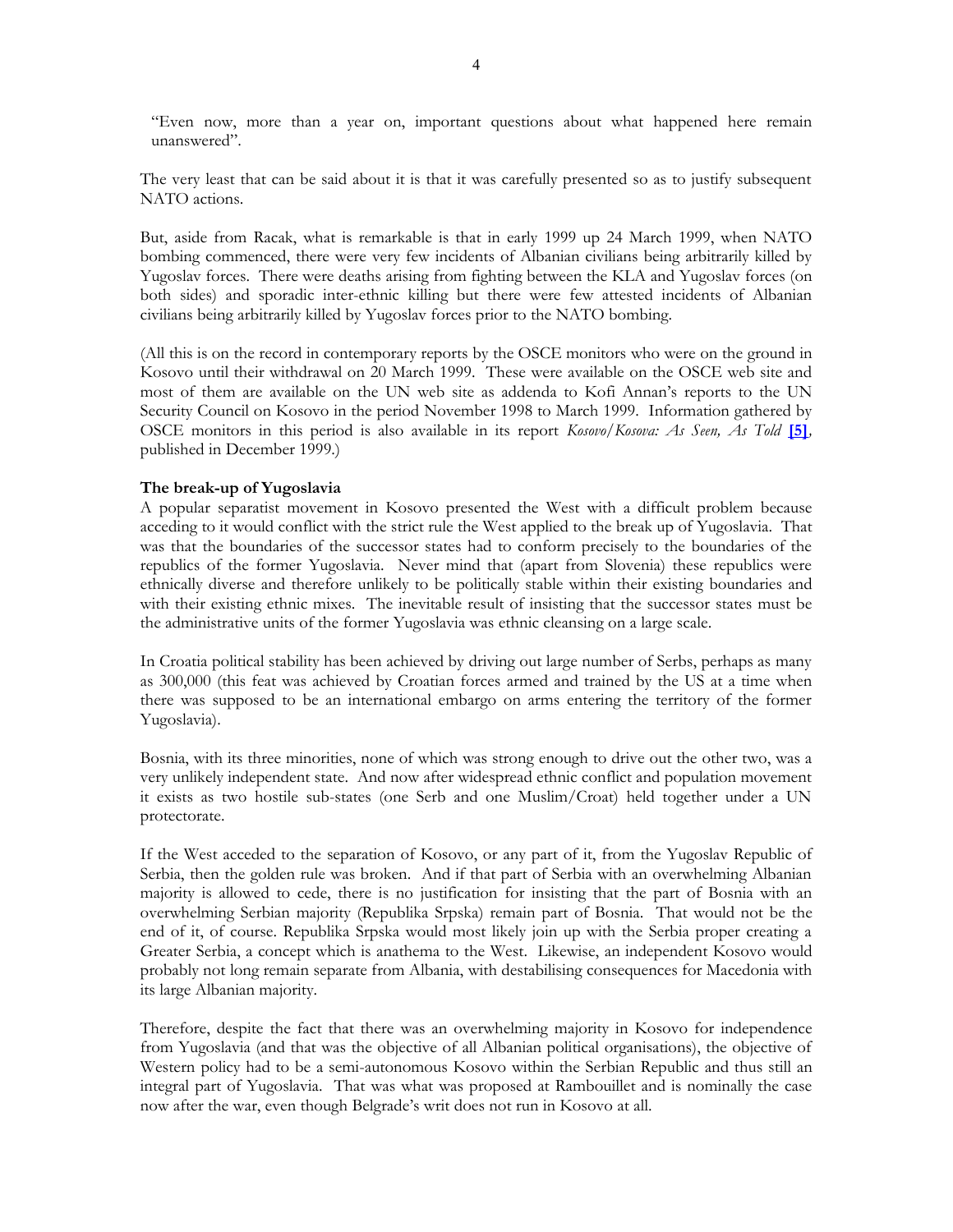#### **The war in 1998**

Before 1998, the KLA military campaign was a sporadic affair but in 1998 it took off dramatically. Before 1998 there might have been 100 KLA attacks in total; in 1998 there were of the order of 2,000. The KLA attacked Yugoslav police, on patrol and in barracks, Serb civilians, and Albanian civilians who were deemed to be collaborators.

The Yugoslav response was not gentle but it was certainly no more heavy-handed than Turkey's response to the Kurdish PKK guerrillas, in a war in which 30,000 lives were lost, 4,000 villages were razed to the ground and 3 million Kurds were driven from their homes. And Turkey is a member of NATO, which participated enthusiastically in NATO's "humanitarian war" on Yugoslavia.

Albanian villages in Kosovo were shelled and destroyed or partially destroyed and the villagers fled or were chased. But, generally speaking, this was done in response to KLA attacks. While there was some arbitrary killing of Albanian civilians, it was not widespread. There was also a certain amount of inter-ethnic killing but this cut both ways.

Given the intensity of the KLA assault in 1998, the Yugoslav response was surprisingly moderate. Remember: up until January 1999 Yugoslav forces had killed fewer people than the KLA had done. We have that on the authority of no less than George Robertson, who told the Defence Select Committee on 24 March 1999 that

"up until Racak [15-16 January 1999] the KLA were responsible for more deaths in Kosovo than the Yugoslav authorities had been"

(See the Minutes of Evidence to the Committee, which is included in a report on the future of NATO dated 13 April 1999 **[\[2\]](http://www.parliament.the-stationery-office.co.uk/pa/cm199899/cmselect/cmdfence/39/9032403.htm)**).

As for the number of deaths, that is difficult to be certain about. The Serb Ministry of the Interior said that the KLA killed 287 people in 1998 up to 27 December (out a total of 326 killed by the KLA in the whole campaign up to that time). Of those killed, 115 are said to be police and 172 civilians, of whom 76 are said to be ethnic Albanians "loyal to the Republic of Serbia". [This information was taken from the Interior Ministry website, www.serb-info.com, which is no longer functional]. There is no way of being sure of the accuracy of these figures but it is reasonable to assume that the Yugoslav Government did not understate the number of deaths attributable to the KLA.

A reasonable guess is that around 600 people were killed in Kosovo in 1998, about 50% by the KLA and about 50% by Yugoslav forces. In addition, large numbers of Albanians were displaced within Kosovo, perhaps 200,000 by the autumn of 1998, of which an estimated 50,000 were in the open. By the autumn also, Yugoslav forces had the upper hand.

#### **The Holbrooke agreement**

While the war went on in 1998, the West barely reacted. My impression at the time was that Western governments were quite happy to see the separatist KLA being put down by the Yugoslav military, since they couldn't be allowed to achieve their political objective. During that period, occasional stories of KLA atrocities appeared in the British media, which is a sure sign that the Foreign Office was hedging its bets as to who were the bad guys.

But in the autumn the West did react. The story the West likes to tell now is that faced with this terrible picture of Yugoslav oppression of Albanians and with the possibility of large numbers of them dying in the hills over the winter, the West was forced to act. In his book, *Kosovo: War and Revenge***,** Tim Judah suggests a different trigger for the West's action: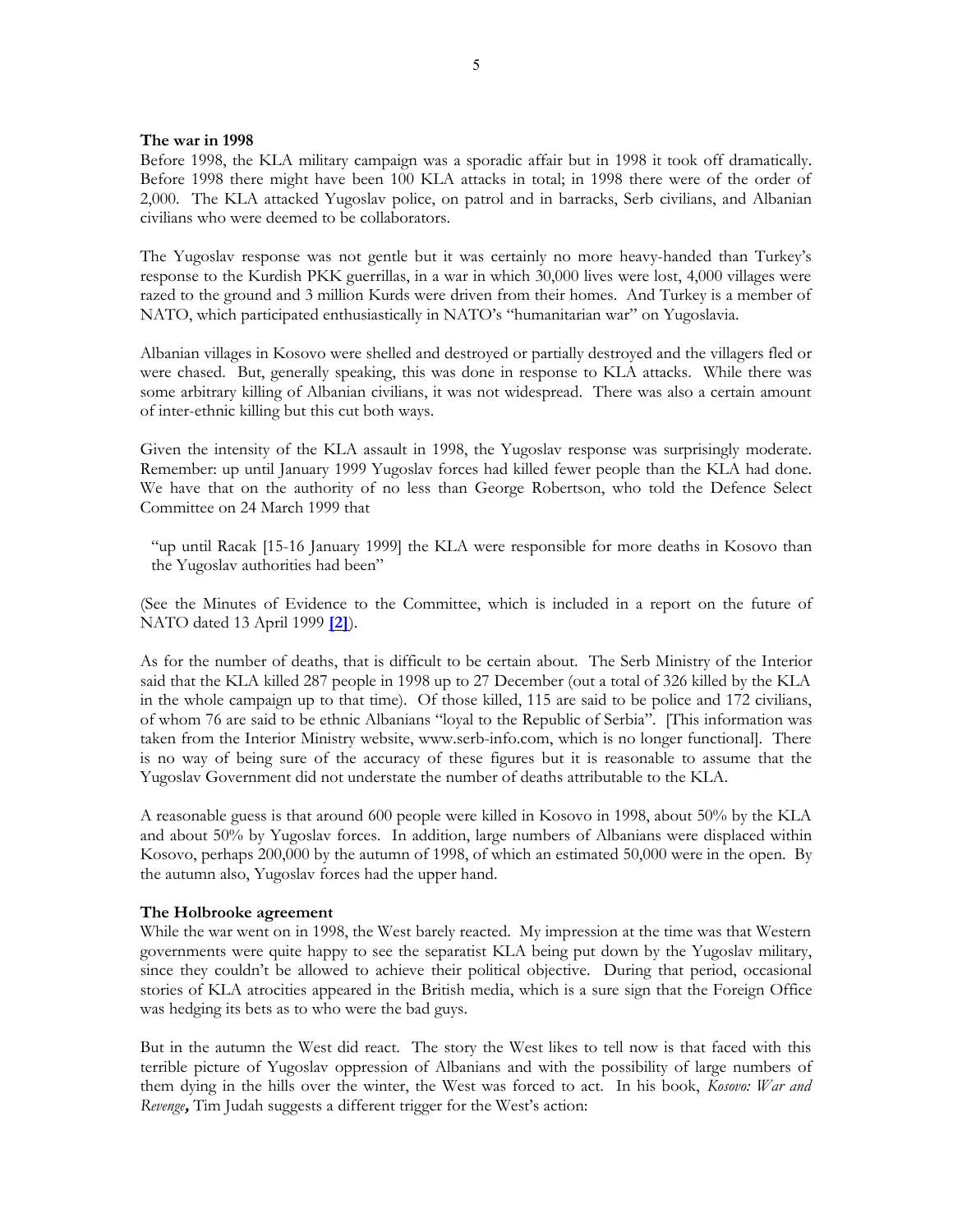"On September 12 Azem Hajdari, a close aide to the former Albanian president Sali Berisha, was assassinated. Over the next few days Tirana was in tumult with Berisha supporters storming parliament and the Albanian government subsequently announcing it had crushed a coup. As rumours circulated that Kosovars were involved in helping the Berisha supporters, alarm bells rang in the West, as pessimists warned that unless the situation in Kosovo was brought under control, the doomsday scenario of chaos engulfing Albania and Macedonia too might have already begun." (page 178)

Whatever about that, shortly afterwards the West took a series of initiatives on Kosovo. On 23 September, the UN Security Council passed Resolution 1199 **[\[6\]](http://www.david-morrison.org.uk/scrs/1998-1199.pdf)** which demanded, amongst other things, that

"all parties, groups and individuals immediately cease hostilities and maintain a ceasefire in Kosovo, Federal Republic of Yugoslavia, which would enhance the prospects for a meaningful dialogue between the authorities of the Federal Republic of Yugoslavia and the Kosovo Albanian leadership and reduce the risks of a humanitarian catastrophe"

Early in October, NATO approved a plan for bombing Yugoslavia in the event of Milosevic refusing to comply with this resolution. Armed with this threat, US ambassador Richard Holbrooke went to Belgrade accompanied by US General Short, who was to be in operational charge of the NATO bombing if it happened. On 12 October 1998, Holbrooke reached an agreement with Milosevic for the implementation of Resolution 1199. Later (25 October 1998) General Klaus Naumann and General Wesley Clark went to Belgrade representing NATO and it was agreed that the Yugoslav military and police presence in Kosovo be reduced to pre-war levels.

In addition, 2,000 international inspectors, the Kosovo Verification Mission (KVM), were to be allowed in to monitor the ceasefire, under the auspices of the Organisation for Security Co-operation in Europe (OSCE), and NATO was to be allowed to make aerial reconnaissance flights over Kosovo.

It should be noted that no attempt was made to bind the KLA to the ceasefire provisions of Resolution 1199 by a similar agreement. When asked why not, the usual excuse from ministers is that the KLA was an unstructured organisation without a proper hierarchy, with which was difficult to negotiate. Strange that the West managed to negotiate with the KLA at Rambouillet.

Note also that, by virtue of Security Council Resolution 1160 **[\[7\]](http://www.david-morrison.org.uk/scrs/1998-1160.pdf)** passed 31 March 1998, all UN members were supposed to be applying an arms embargo to Yugoslavia including Kosovo and to be doing their best to "prevent arming and training for terrorist activities there". Resolution 1199 also requested UN states to prevent funds collected on their territory being used to contravene Resolution 1160. Judah suggests (ibid, page 188) that one reason for Milosevic doing a deal with Holbrooke was

"because he was given to understand that Western countries would now move to throttle the KLA's sources of arms and finance".

If so, he was misled: despite the provisions of these UN resolutions, there is no evidence that any effort was made to inhibit KLA training in Albania and their entry with arms into Kosovo from Albania, or their fund raising in the Albanian diaspora, chiefly in Switzerland, Germany and the US.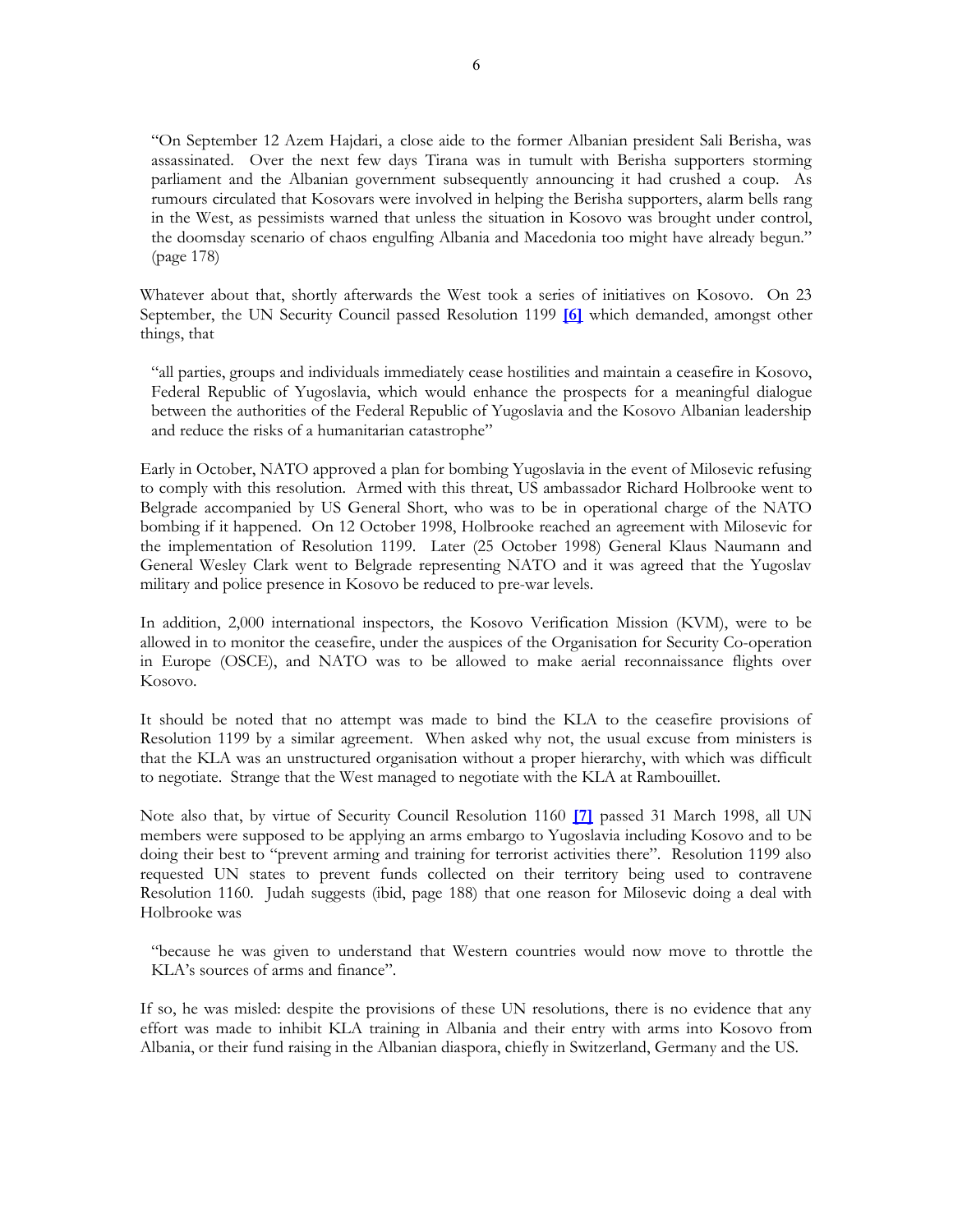# **William Walker**

The Kosovo Verification Mission (KVM), the OSCE monitoring group, was supposed to be an independent international body, providing impartial information about what was happening on the ground in Kosovo. But the head of the KVM was William Walker, a US career diplomat. He was selected by US Secretary of State, Madeleine Albright, to head the KVM – Richard Holbrooke said so in the BBC programme referred to above.

Walker was the US Ambassador to El Salvador in the 80s at a time when the US was assisting the government there to suppress leftist rebels while simultaneously supporting Contra guerrillas against the Sandanista government in Nicaragua next door. In his past, therefore, he must have had a close relationship with the CIA. Understandably, the Yugoslav authorities were deeply suspicious of him.

A Canadian member of the KVM, Roland Keith, who served under Walker in Kosovo, said the following of him in the BBC programme:

"Ambassador Walker was not just working for the OSCE; he was part of the American diplomatic policy … which had vilified Milosevic, demonised the Serb administration and generally was providing diplomatic support to the KLA leadership." **[\[4\]](http://news.bbc.co.uk/hi/english/static/events/panorama/transcripts/transcript_12_03_00.txt)**

As we shall see, Walker was to play a crucial role on the road to war in Kosovo.

# **After Holbrooke**

It is the contention of the West that Yugoslavia did not stick to the terms of the Holbrooke agreement, that as a result the West was forced to take further measures to attempt to protect Albanian civilians, which led to the Rambouillet conference and eventually to the bombing of Yugoslavia.

This authorised version of events is told in a Foreign Office memorandum entitled *Kosovo: History of the Crisis* **[\[8\]](http://www.parliament.the-stationery-office.co.uk/pa/cm199900/cmselect/cmfaff/28/9111803.htm)**, submitted to the House of Commons Foreign Affairs Select Committee as evidence to its inquiry *Lessons of Kosovo*. The memorandum, dated 20 April 2000, states (Paragraphs 51ff):

"In practice, neither Belgrade nor the KLA (which had not been a party to the agreement) proved committed to making the agreement work, but the package provided a breathing space for renewed diplomatic activity. Also, General Clark and General Naumann (Chairman of NATO's Military Committee) secured an undertaking from Milosevic to reduce the number of forces in Kosovo to defined pre-March 1998 levels, and to limit VJ [Yugoslav Army] deployments within Kosovo. Although Milosevic never implemented these undertakings fully, they became a useful yard-stick by which his actions rather than words could be measured.

"The deployment of verifiers to implement the Holbrooke package initially reduced tensions and temporarily helped keep Serb repression in check. … There was some evidence of withdrawals by Belgrade's security forces, although not to the levels to which they had agreed: VJ withdrawals were offset by the illicit redeployment of Serbian security forces. …

This was contradicted by General Neumann who said:

"I think it is fair to say that Milosevic honoured the commitment which he had made to General Clark and myself on 25 October 1998." **[\[3\]](http://www.parliament.the-stationery-office.co.uk/pa/cm199900/cmselect/cmdfence/347/0060702.htm)**

in evidence (quoted above) to the Defence Select Committee on 7 June 2000.

The Foreign Office memorandum continued: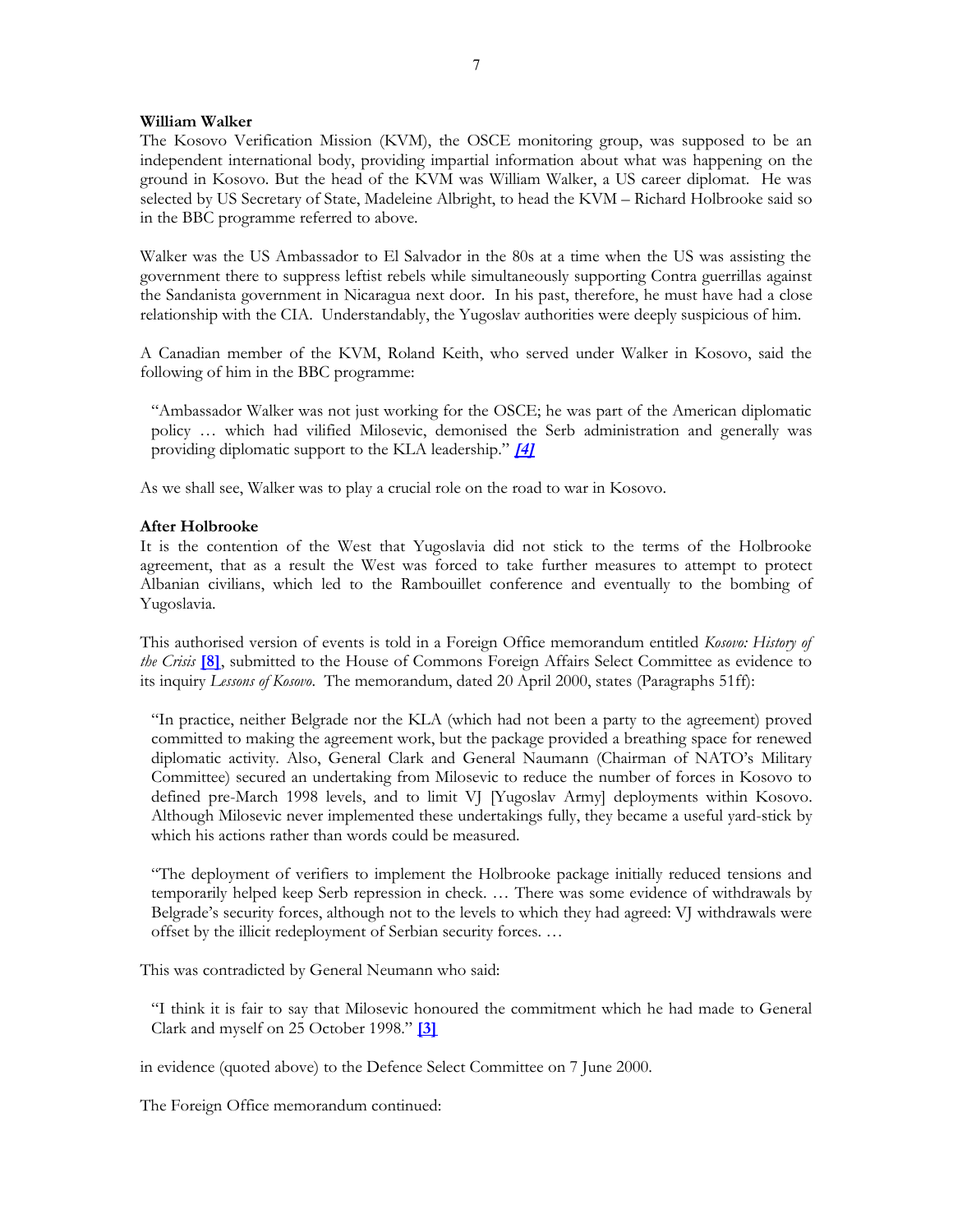"Despite verifiers on the ground, violence continued on both sides. By mid-November 19 members of the security forces and 15 members of the KLA had been killed. Belgrade was out of compliance with the October agreement, but the KLA were also committing murders. The killing of six Serb teenagers in Pec in early December provoked particular Serb rage. Over the Christmas period Belgrade launched an offensive north of Pristina against a KLA build-up in the area, causing new flows of IDPs. 5,500 Kosovo Albanians fled from their homes in the Podujevo area alone.

"The 15 January Racak massacre of 45 Kosovo Albanians provided incontrovertible evidence that Belgrade was ignoring the will of the international community and that an unarmed verification mission could not ensure compliance with the October agreement."

Curiously, in Annex A to the Foreign Office memorandum, which gives a diary of events from the end of 1997 to the end of the war in June 1999, a rather different story is told: for example the entry for 8 October 1998 says:

"KLA declares cease fire. But KLA continues to carry out attacks against security forces; kidnap and execute 'collaborators' during October, November and December." **[\[9\]](http://www.parliament.the-stationery-office.co.uk/pa/cm199900/cmselect/cmfaff/28/9111805.htm)**

This Foreign Office account is the justification for the eventual bombing of Yugoslavia. It is not much of a justification. It relies almost entirely on what is supposed to have happened at Racak on 15-16 January 1999. As we shall see, there are serious doubts as to whether the picture of events at Racak as presented by NATO governments is accurate.

#### **Cook's story**

It is an account which is significantly at variance from the reports on Kosovo to the House of Commons in late 1998 by Foreign Secretary, Robin Cook. For example, on 19 October 1998 reporting on the Holbrooke deal, he said:

"We also expect the Kosovo Liberation Army to abide by its commitment to honour a ceasefire. Over the weekend, there have been several breaches of the ceasefire by the Kosovo Liberation Army, including the murder of four policemen. Such continuing acts of hostility serve only the interests of those who wish to undermine the political process and return to war." **[\[10\]](http://www.publications.parliament.uk/pa/cm199798/cmhansrd/vo981019/debtext/81019-06.htm)**

And on 27 October 1998:

"Since my statement to the House last week, Britain has remained fully engaged in efforts to implement the Holbrooke package. At the weekend, after hours of intensive negotiation, President Milosevic gave a detailed commitment to reduce the levels of army, police and heavy weapons in Kosovo to their levels before the conflict. Diplomatic observers in Kosovo report that several thousand security troops have left over the past 24 hours.

"There has been a significant return of refugees to settlements in the valleys, and the UN estimates that numbers on the hillsides have fallen from 50,000 to around 10,000." **[\[11\]](http://www.publications.parliament.uk/pa/cm199798/cmhansrd/vo981027/debtext/81027-02.htm)**

A month later, on 27 November 1998, he made a statement which included the following:

"In Kosovo, there has been steady progress on implementing some elements of the Holbrooke package. There has been a marked improvement in the humanitarian situation. Within two months, the number of refugees on the open hillside has fallen from 50,000 to a few hundred. There has been a substantial reduction in the presence of the Serbian security forces, which have been cut, as agreed, to the level that existed before the conflict began." **[\[12 \]](http://www.publications.parliament.uk/pa/cm199899/cmhansrd/vo981127/debtext/81127-01.htm)**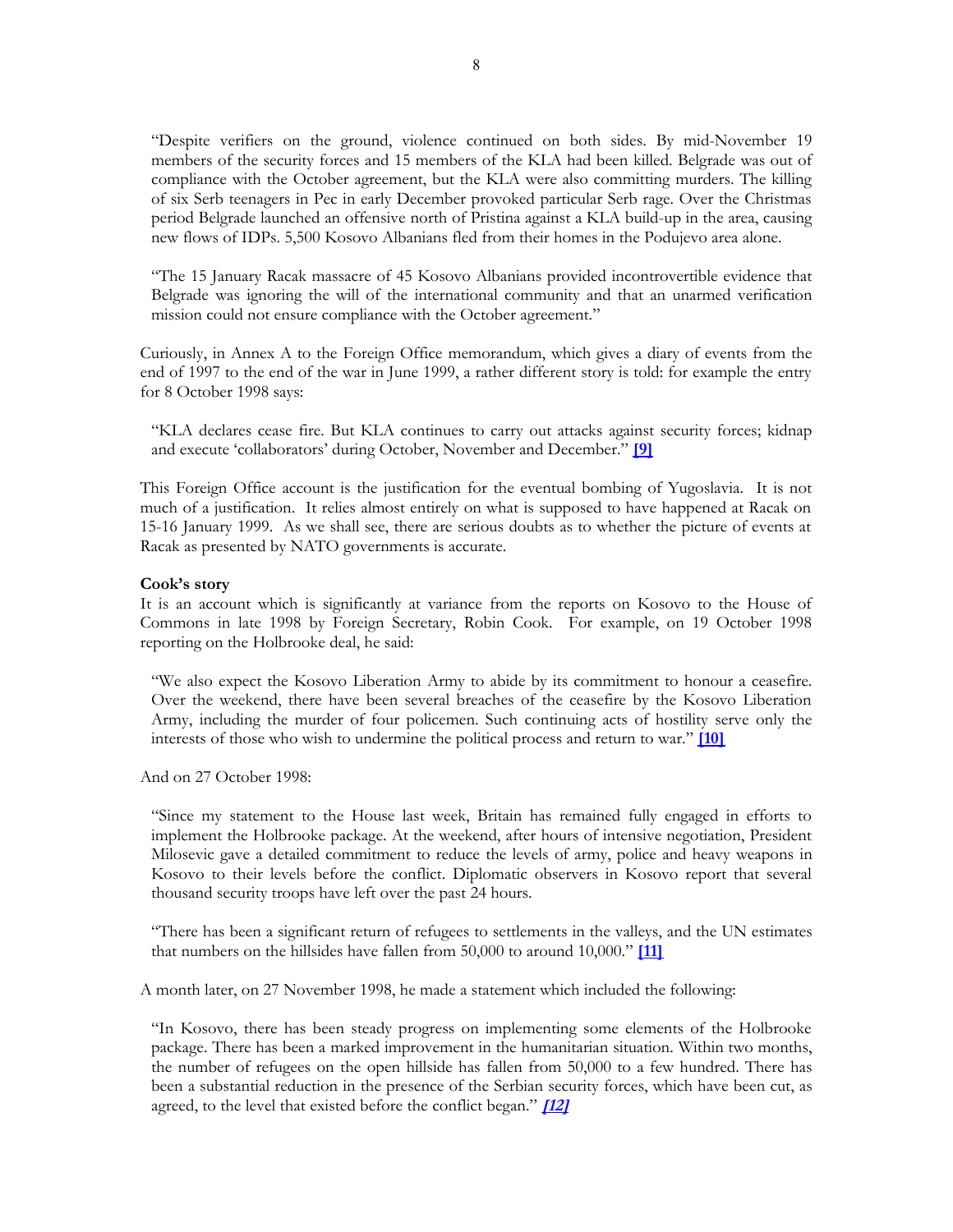His statement was silent about KLA activity but in response to a later question he had to admit:

"The killing continues in Kosovo. I regret to report that most of the killings since the Holbrooke agreement have been carried out by the Kosovo Liberation Army. Since the Holbrooke package was signed, 19 members of the Serbian security forces have been killed. Five Kosovo Albanians are known to have been killed – all of them in the full uniform of the Kosovo Liberation Army. I cannot stress too strongly that a ceasefire will hold only if both sides cease firing." **[13]** 

His next report to the House of Commons was on 18 January 1999 when happily for the Foreign Secretary he was able to return to the more comfortable theme of Yugoslav forces butchering innocent Albanian civilians. However, he went on to acknowledge that the KLA was holding up discussions on new political arrangements for Kosovo:

"Despite intensive pressure and repeated mediation, it still has not been possible to get agreement even on the composition of the Kosovo negotiating team. The main obstacle has been the refusal of the Kosovo Liberation Army to take part in any team that includes Dr. Rugova, the elected leader of the Kosovo Albanians." **[\[14 \]](http://www.publications.parliament.uk/pa/cm199899/cmhansrd/vo990118/debtext/90118-06.htm)**

And that the KLA was responsible for more killing than Yugoslav forces:

"On its part, the Kosovo Liberation Army has committed more breaches of the ceasefire, and until this weekend was responsible for more deaths than the security forces. It must stop undermining the ceasefire and blocking political dialogue." **[\[14 \]](http://www.publications.parliament.uk/pa/cm199899/cmhansrd/vo990118/debtext/90118-06.htm)**

Robin Cook's reports to the House of Commons in late 1998 gave a hint of what was actually happening on the ground in Kosovo at the time. The Foreign Office memorandum is thoroughly misleading. The fundamental reality which is completely absent from it is that, as General Naumann said, when Yugoslav forces were withdrawn in accordance with the Holbrooke agreement, the KLA moved forward to fill the void left and proceeded to escalate their campaign. According to Wolfgang Petritsch, the EU's special envoy to Kosovo, speaking on the BBC programme in March 2000:

"The KLA basically came back into old positions that they held before the summer offensive." **[\[4\]](http://news.bbc.co.uk/hi/english/static/events/panorama/transcripts/transcript_12_03_00.txt)**

If Tim Judah is correct, the KLA had been rescued by the agreement:

"In fact the Holbrooke agreement had come at just the right time for the guerrillas. They were hard pressed and were holed up in the hills; now the agreement gave them a reprieve, time to reorganise and rearm and, as they told anyone who cared to listen, to prepare for their spring offensive. The Serbs were listening. As soon as they had begun drawing down their forces in accordance with the agreement, they began putting them back in again." (Judah, ibid, page 189)

During the past year, both the Foreign Affairs and Defence Committees of the House of Commons have taken voluminous evidence from political and military figures on Kosovo. None of them, apart from General Naumann, drew attention to this crucial fact that the KLA took advantage of Yugoslav actions in fulfilment of the Holbrooke agreement. British political and military figures who knew the truth – since General Naumann had told them as long ago as October 1998 – chose to keep quiet about it for the obvious reason that it undermines the humanitarian excuse for going to war.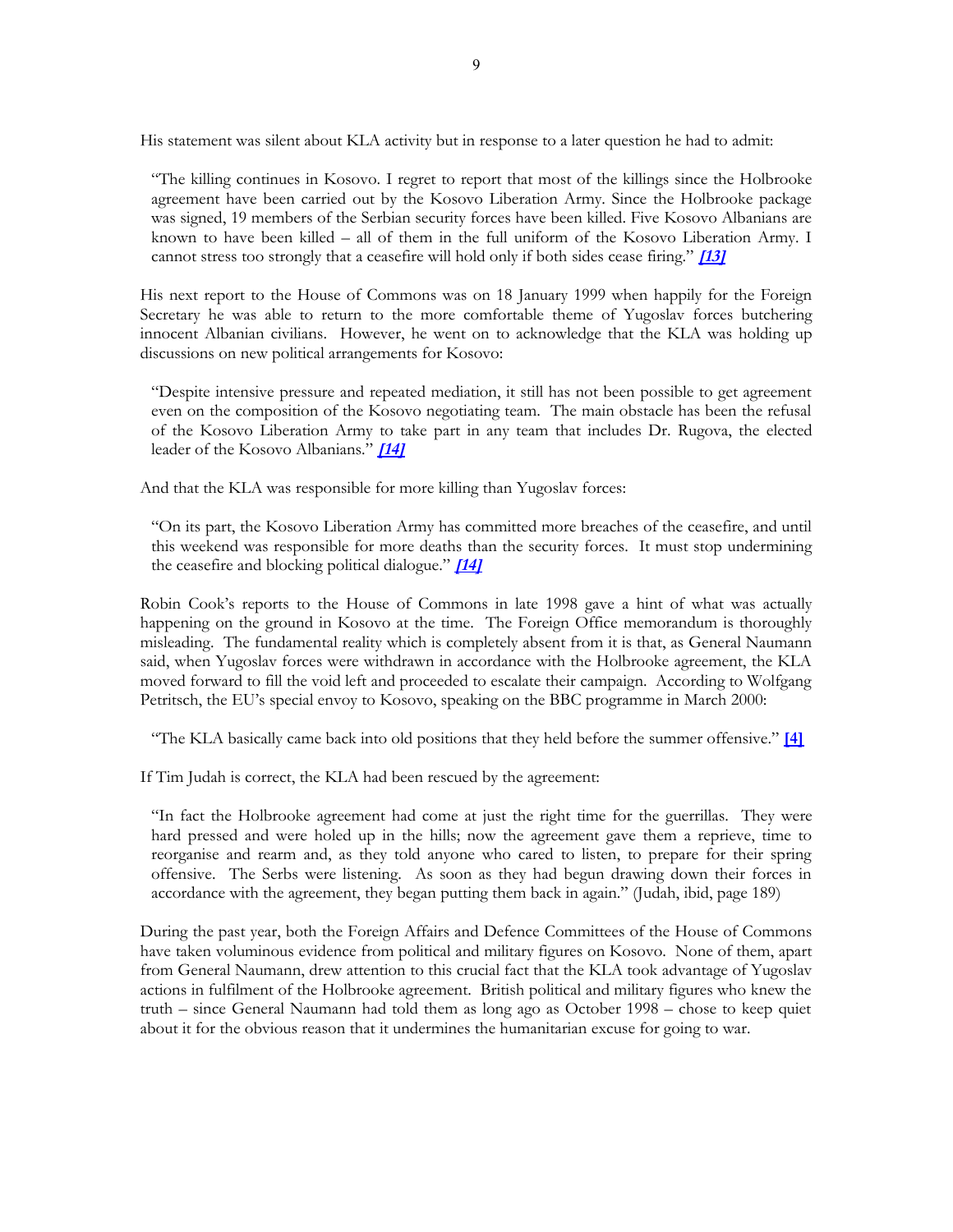#### **Foreign Affairs Select Committee**

The Foreign Affairs Select Committee report *Lessons of Kosovo* **[\[15\]](http://www.publications.parliament.uk/pa/cm199900/cmselect/cmfaff/28/2802.htm)** published on 23 May 2000 famously concluded that NATO's military action was illegal but was "justified on moral grounds", a defence we look forward to seeing deployed in courts throughout the land.

The moral justification advanced by the Committee was that "a humanitarian emergency existed before NATO intervened", which required intervention to avert "a humanitarian catastrophe" (Paragraph 138 **[\[16\]](http://www.publications.parliament.uk/pa/cm199900/cmselect/cmfaff/28/2813.htm)**). One might have thought that such a conclusion would require a meticulous examination of the alleged "humanitarian emergency" on the ground in Kosovo after the Holbrooke agreement and prior to NATO intervention. But all the Committee had to say about this period in a massive report is as follows (Paragraph 52):

"According to the FCO [Foreign & Commonwealth Office] 'neither Belgrade nor the KLA (which had not been a party to the agreement) proved committed to making the [Holbrooke] agreement work'. The Serb Christmas offensive led on to Racak, and then to further military threats, and the decision to push for a comprehensive settlement at Rambouillet—crucially, one which included the Kosovo Albanian side. While the Holbrooke agreement can be criticised for not bringing the KLA into the agreement, the KLA has always been an unstructured organisation, based on family and personal links rather than a rigid hierarchy. This made it difficult both to understand, and to negotiate with, even if Western diplomats had wished to do so." **[\[17\]](http://www.publications.parliament.uk/pa/cm199900/cmselect/cmfaff/28/2809.htm)**

Their reticence is understandable. The truth, as told by General Naumann, was that, broadly speaking, Milosevic honoured the commitments he entered into under the Holbrooke agreement and reduced Yugoslavia forces in Kosovo but that the KLA took advantage of this to advance and go on the offensive. Telling that truth would blow a large hole in the justification for NATO intervention, which then relies solely on what took place at Racak.

The Committee is obviously aware that the KLA did not "immediately cease hostilities and maintain a ceasefire in Kosovo" as required by Security Council Resolution 1199 but went on the offensive. Why else would the Committee feel the need to criticise the West for not "bringing the KLA into the [Holbrooke] agreement"? The KLA must have needed restraining.

In the next breath, the West is excused for not bringing the KLA in on the remarkable grounds that it "has always been an unstructured organisation … rather than a rigid hierarchy", with which it was difficult to negotiate. The author of this obvious nonsense seems to have forgotten that in late January 1999 the KLA supplied representatives to the Albanian delegation at Rambouillet and, in the person of Hasim Thaci, took over the leadership of the Albanian delegation. The West negotiated with the KLA at Rambouillet. The West chose not to negotiate with the KLA in the autumn of 1999.

# **Walker has amnesia**

General Naumann also made telling contributions to the BBC programme in March 2000. In describing what was happening on the ground in late 1998, the programme quoted from confidential minutes of the North Atlantic Council, NATO's governing body. These talked of the KLA as "the main initiator of violence" and said that the KLA "has launched what appears to be a deliberate campaign of provocation".

These opinions were arrived at on the basis of information supplied by William Walker, the head of the KVM, who according to Naumann told the Council that "the majority of violations was caused by the KLA". But, when Alan Little put it to Walker that he reported thus to the Council, he looked shifty and pretended he couldn't remember.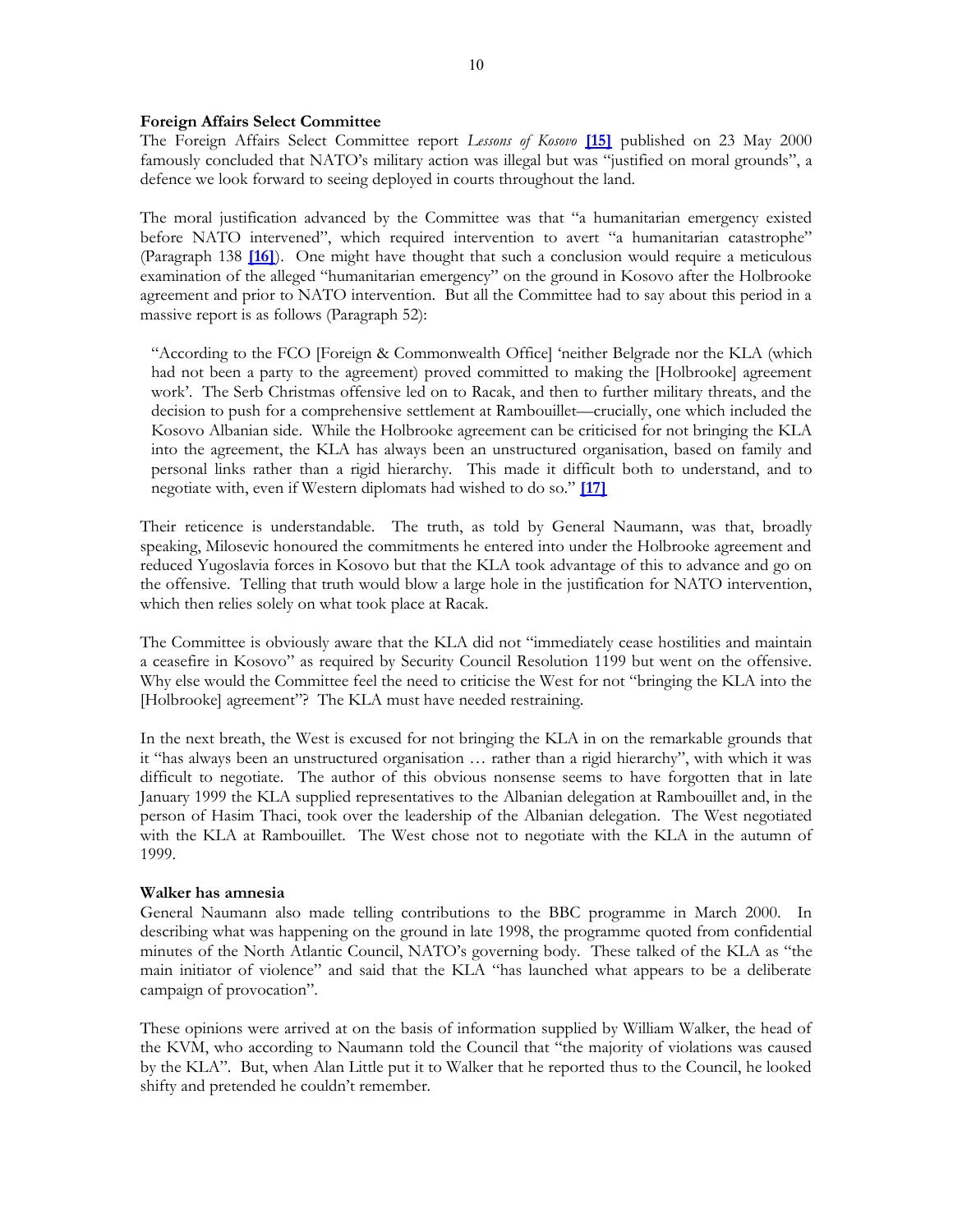It was not politic to admit that the KLA was the aggressor in late 1998 when UN Resolution 1199 required them to be on ceasefire. It doesn't fit in with the subsequent story of Yugoslav forces engaging in arbitrary, unprovoked, aggression against Albanian civilians, a story which was necessary to justify the eventual war.

# **Racak**

On 15-16 January 1999, it is alleged that Yugoslav forces massacred 45 Albanian civilians at the village of Racak. In the days before that, the KLA was using Racak as a base to launch operations against police and had killed 4 policemen in the general vicinity.

According to the account in the BBC programme, by the time the police attacked the KLA at Racak on 15 January 1999 most of the villagers had fled. A battle ensued in which 15 KLA personnel were killed and the KLA withdrew from the village. All this was observed by international monitors from safe high ground and when the battle was over, and the KLA had withdrawn, KVM personnel who came down to the village reported nothing unusual. It was not until the following morning, after the KLA had retaken control of the village, that the civilian bodies were discovered.

(This BBC account is broadly in line with that of French journalist, Christophe Chatelot, who was in Racak on the afternoon of 15 January 1999 after the Yugoslav forces withdrew from the village and observed nothing out of the ordinary. He reported this in an article, entitled *Were the Racak dead really massacred in cold blood?*, published in *Le Monde* on 21 January 1999. See **[\[18\]](http://www.david-morrison.org.uk/kosovo/le-monde-on-racak-19990121.htm)** for an English translation.)

The head of the KVM, William Walker, made a visit to Racak on the morning of 16 January 1999 and later that day in Pristina, without waiting for any forensic examination, he announced that a massacre by the Yugoslav forces had occurred. However, before making his announcement, Walker had contacted both US envoy Holbrooke and US General Wesley Clark, the NATO commander. Given that Walker is a career US diplomat, the suspicion is that he was consulting his government to see how the events at Racak should be best presented, with a view to using them, as they were used, to ratchet up the pressure on Yugoslavia.

Was there really a massacre of Albanian civilians at Racak? The suspicion remains that some of the dead men might not have been civilians. Or that some of the dead might have been killed in the fighting and that the bodies were moved by the KLA in order to look as if they had been executed. The question remains: why if the Yugoslav police were responsible for the massacre, the bodies were not discovered by the KVM on the afternoon of 15 January 1999?

The KLA was conscious that they couldn't win without Western intervention and that the killing of large numbers of Albanian civilians by Yugoslav forces was a necessary condition for that intervention. Then the humanitarian excuse for intervention would become credible. Albanians interviewed on the BBC programme were very frank about this. For example, Dugi Gorani (who is not KLA) explained:

"The more civilians were killed the chances of intervention became bigger and the KLA of course realised that. There was this foreign diplomat who once told me: unless you pass the quota of 5,000 deaths you'll never have anybody permanently present in Kosovo from the foreign diplomacy." **[\[4\]](http://news.bbc.co.uk/hi/english/static/events/panorama/transcripts/transcript_12_03_00.txt)**

As it turned out, the 45 dead at Racak, attested by US diplomat William Walker to be the victims of a Yugoslav massacre, were sufficient.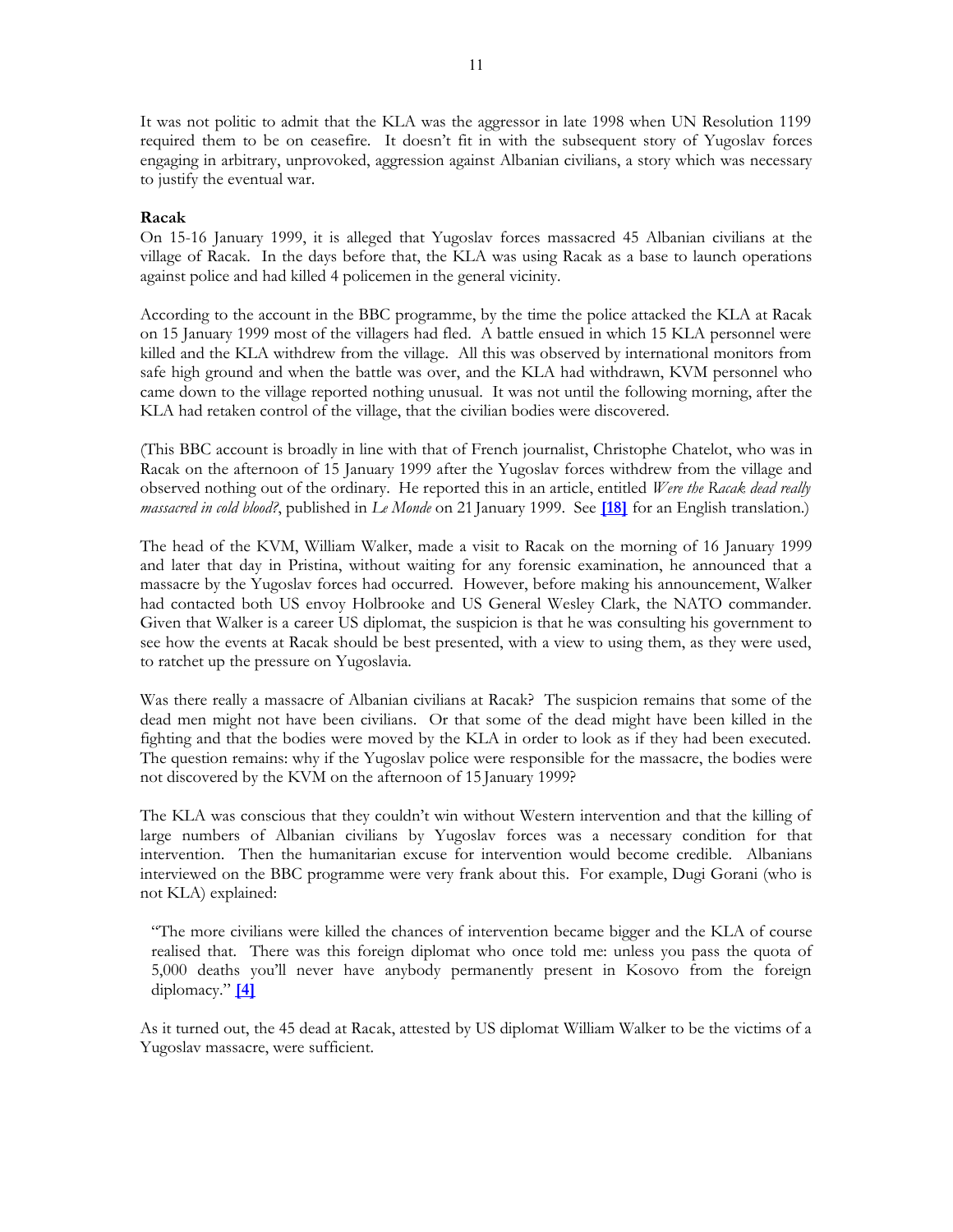# **Aside from Racak**

Aside from Racak, what is remarkable is that in early 1999 up 24 March 1999 when NATO bombing commenced there were very few incidents of Albanian civilians being arbitrarily killed by Yugoslav forces.

A report to the UN Security Council by Kofi Annan dated 17 March 1999 (S/199/293) **[\[19\]](http://www.david-morrison.org.uk/other-documents/annan-s1999-0293.htm)** based on information supplied by the OSCE gives an overview of the situation on the ground in the previous two months after Racak. It speaks of "persistent attacks and provocations by the Kosovo Albanian paramilitaries" and "disproportionate use of force, including mortar and tank fire, by the Yugoslav authorities in response".

It also refers to the displacement of Serbs within Kosovo, which was noticeably absent from media reports of that time:

"February was also marked by the continuing departure of the Serbian population from towns and villages where they had been in the minority, or where clashes between Kosovo Albanian paramilitary units and security forces occurred. According to information provided by the Serbian Commissioner for Refugees, some 90 villages in central and western Kosovo have lost their entire Serbian population in recent months, while towns like Podujevo and Kosovska Mitrovica have seen a reduction of the Serbian population. The estimated number of displaced Serbs within Kosovo is 10,000 while 30,000 more have moved to other parts of Serbia."

As for specific incidents which might be interpreted as arbitrary killing of Albanian civilians by Yugoslav forces, the OSCE report *Kosovo/Kosova: As Seen, As Told,* published in December 1999, highlights three incidents in Chapter 5 during this period. The first is at Racak, the second at Rogovo and the third at Rakovina.

At Rogovo 24 were killed. From the account in the section on Djakovica (in Part V of the report) it appears that this was a military incident involving a truck load of KLA in uniform but followed by the arbitrary killing of two civilians. At Rakovina five Albanians were killed. It is not clear who killed them but the incident's inclusion in the above group suggests that the OSCE blames Yugoslav forces.

Taking these three incidents together (but not counting those killed in the military encounter at Rogovo) a figure of seven is arrived at, in addition to Racak.

(There were a number of clashes between the KLA and Yugoslav forces in the period with fatalities on both sides. There were also other individual killings, for which the OSCE is unable to attribute guilt with any certainty. Plainly, both sides were responsible.)

#### **False picture**

The picture of events on the ground in Kosovo presented by the West in order to justify going to war with Yugoslavia was false. Leaving aside the events at Racak over which there is a question mark, the incidents of arbitrary execution of Albanian civilians by Yugoslav forces are few and the total number killed is small. Yet this was why NATO went to war. So the story goes.

In fact, what happened was that the Holbrooke agreement allowed the KLA, which had been under severe pressure in the autumn of 1998, to retrieve its position as Yugoslav forces withdrew in fulfilment of the agreement. Instead of maintaining a ceasefire as required by UN Security Council Resolution 1199, the KLA went on the offensive. Yugoslav forces responded.